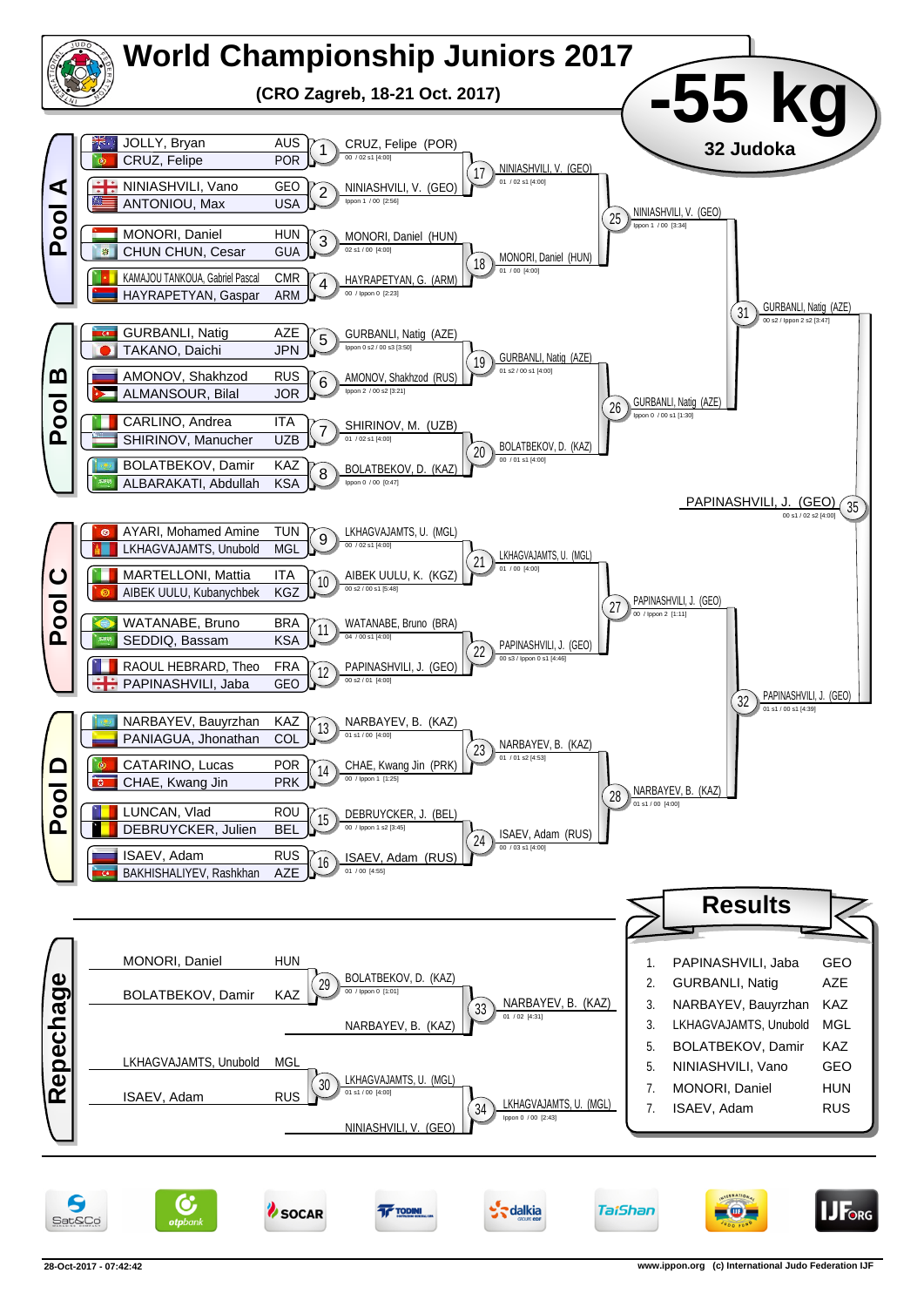

**28-Oct-2017 - 07:42:42 www.ippon.org (c) International Judo Federation IJF**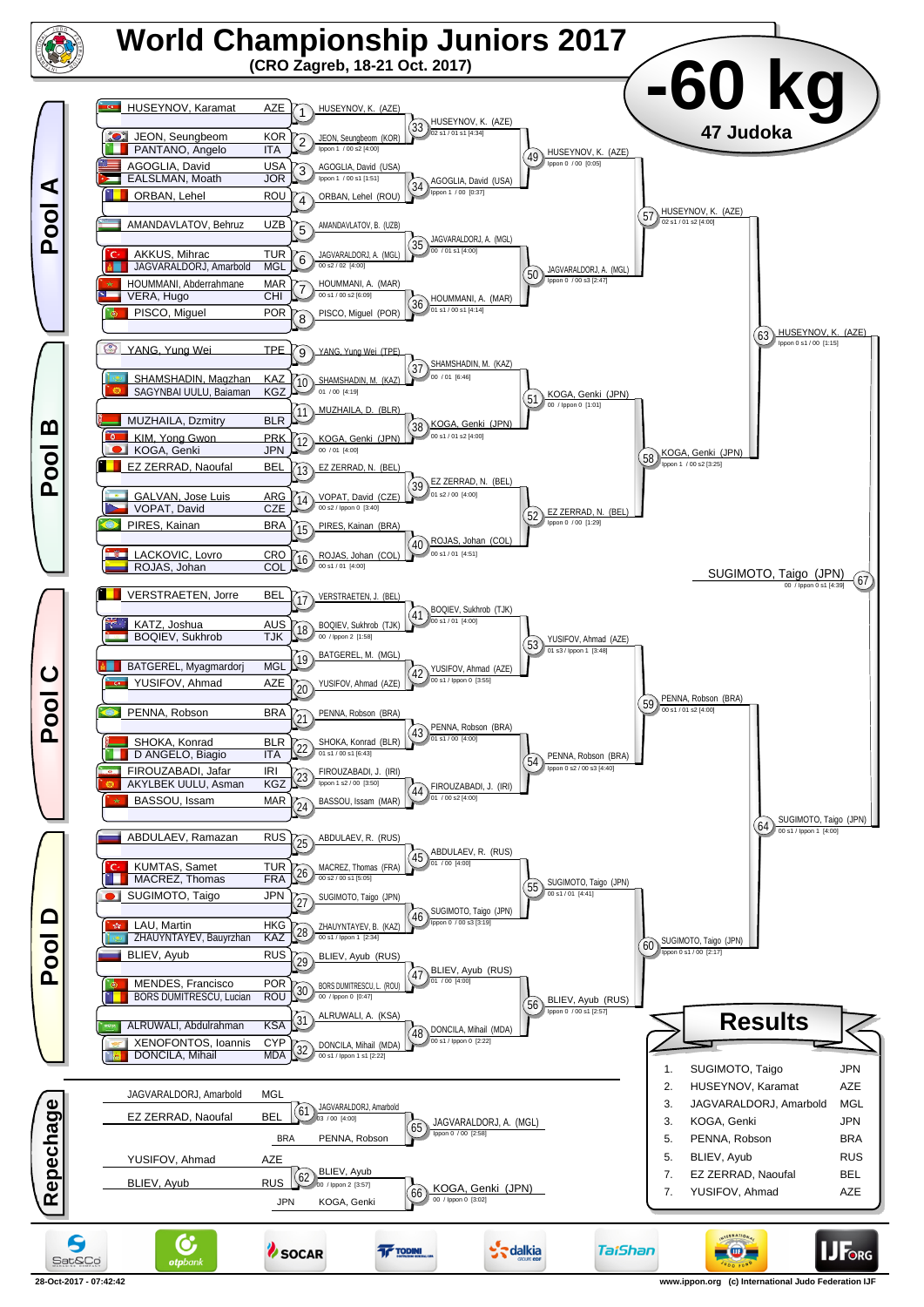

**28-Oct-2017 - 07:42:42 www.ippon.org (c) International Judo Federation IJF**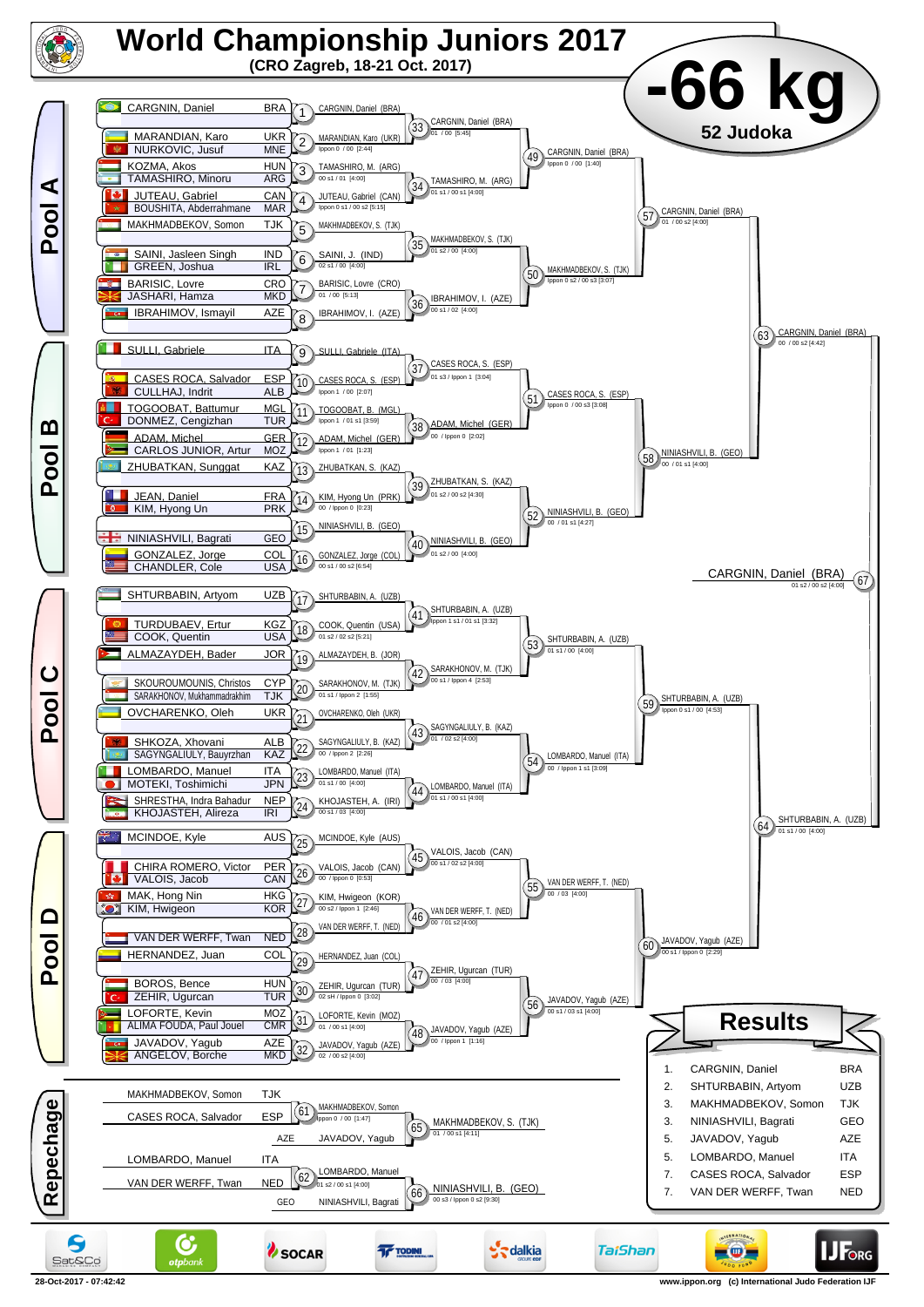

**28-Oct-2017 - 07:42:42 www.ippon.org (c) International Judo Federation IJF**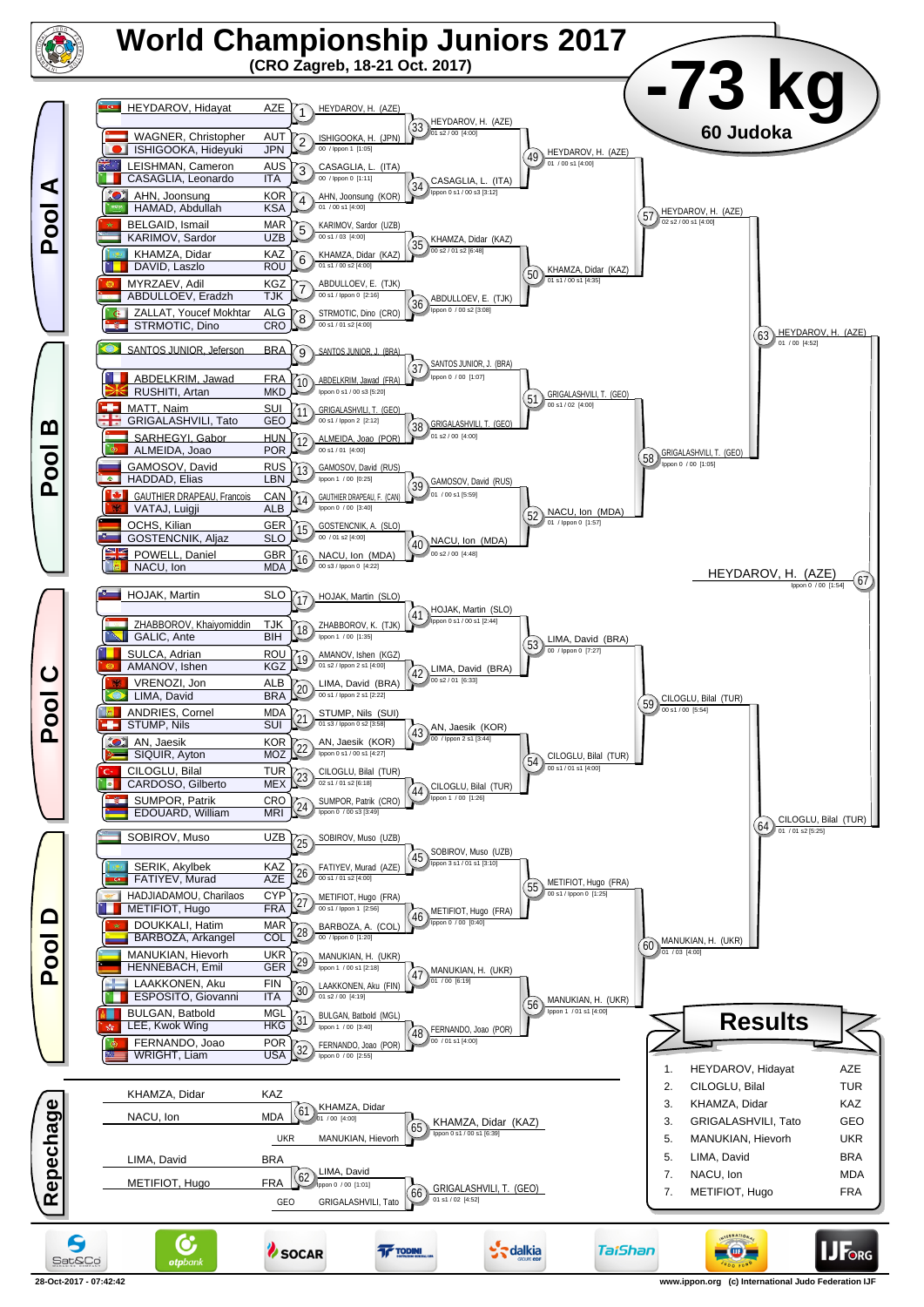

**<sup>28-</sup>Oct-2017 - 07:42:42 www.ippon.org (c) International Judo Federation IJF**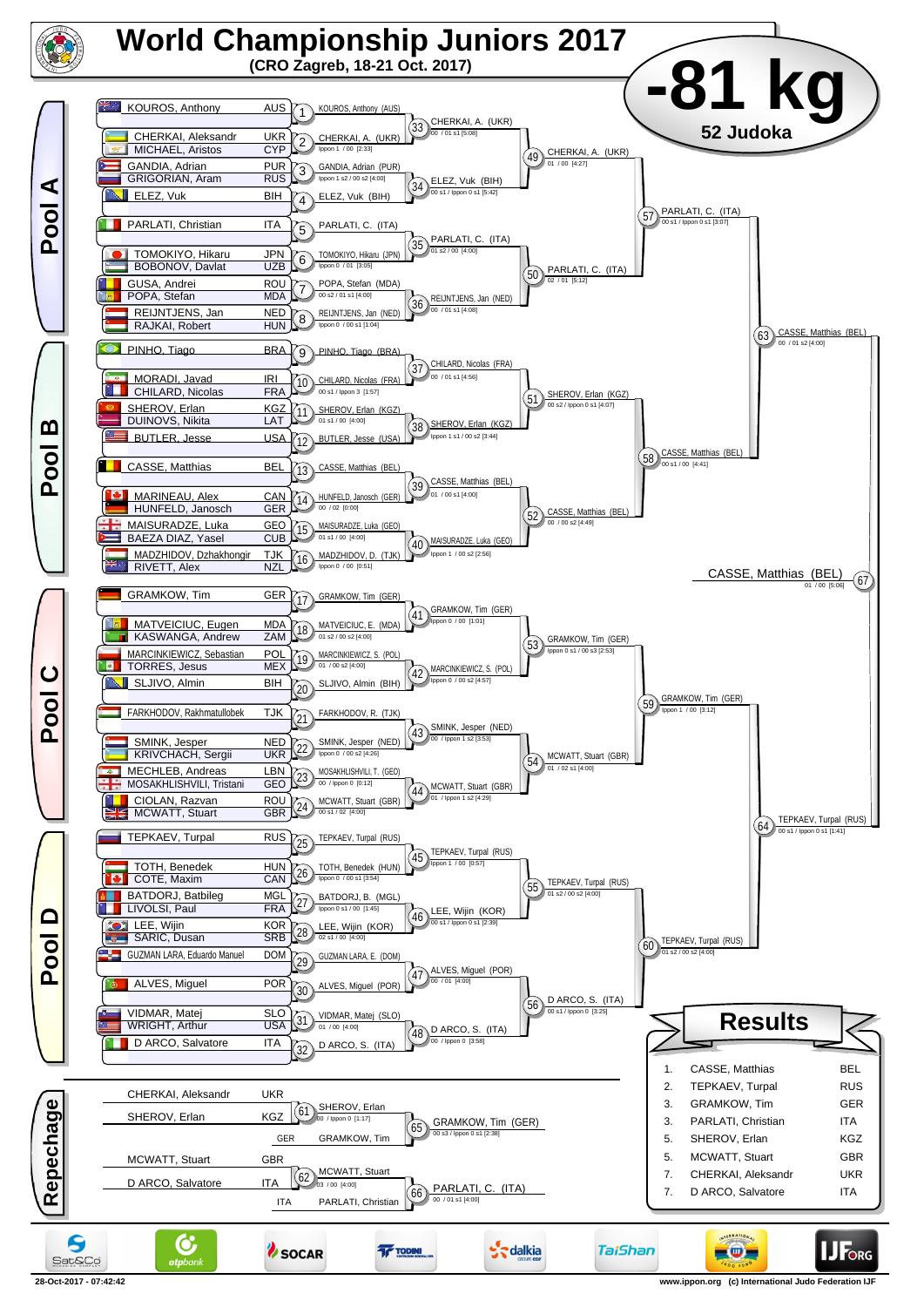

**<sup>28-</sup>Oct-2017 - 07:42:42 www.ippon.org (c) International Judo Federation IJF**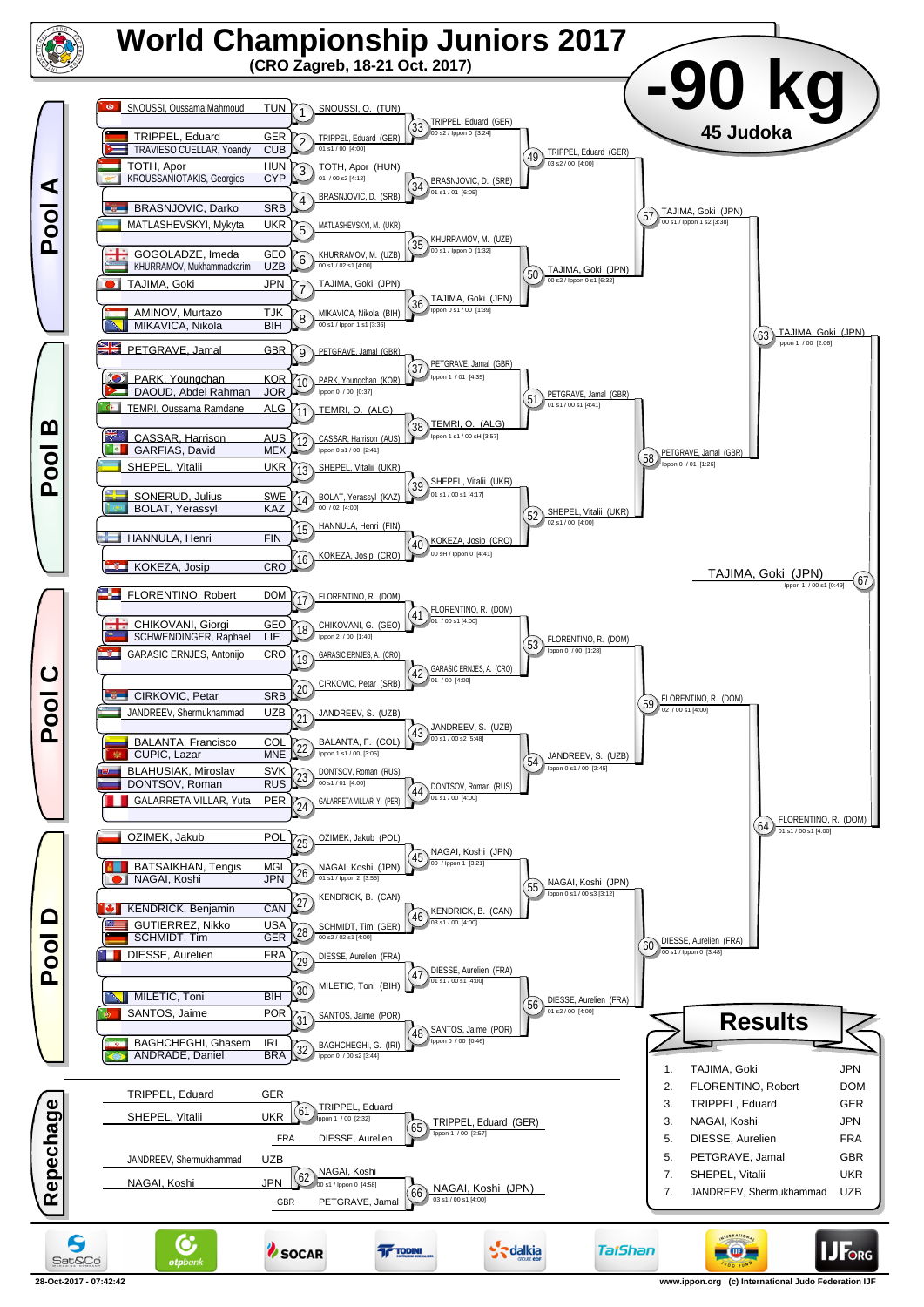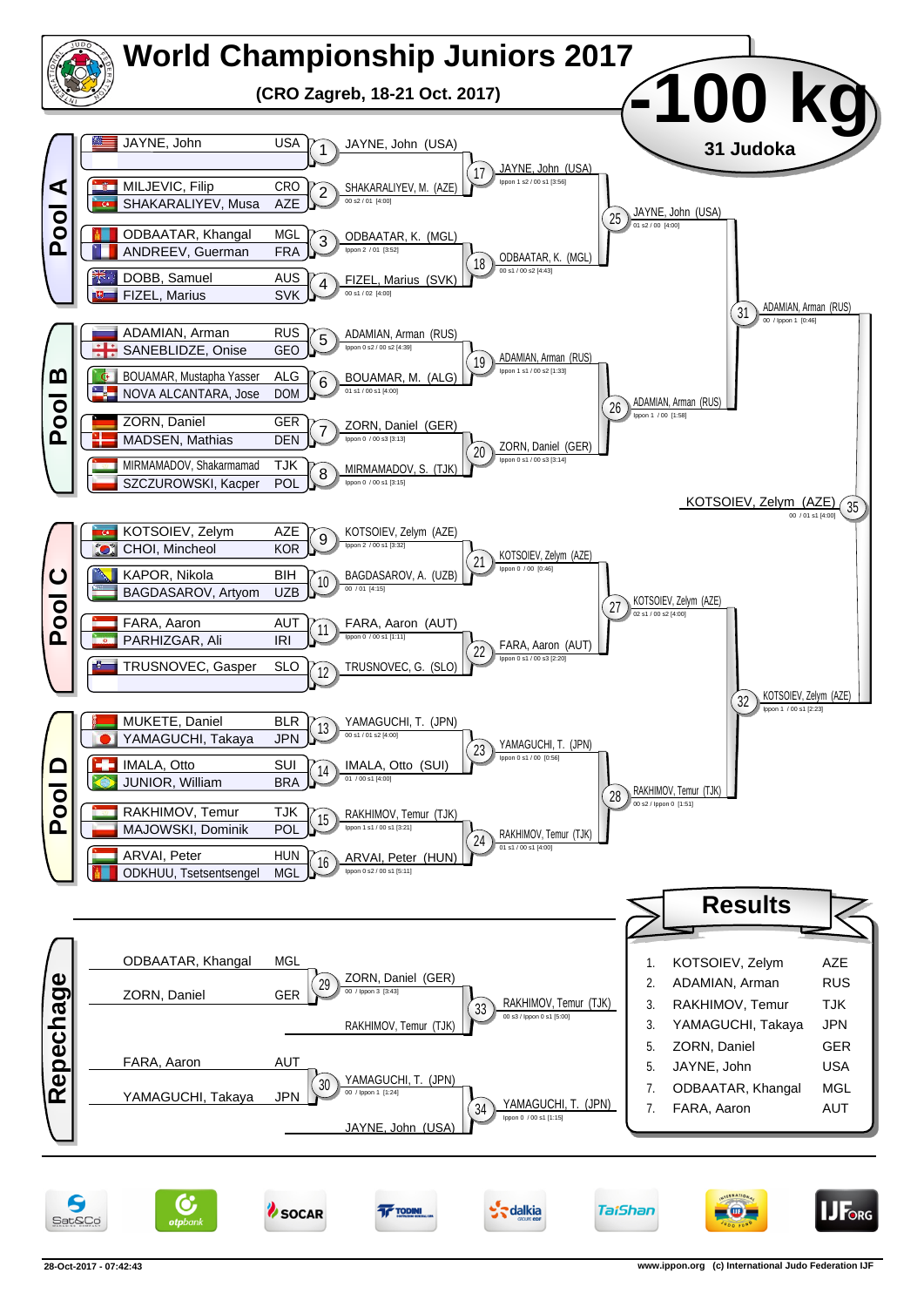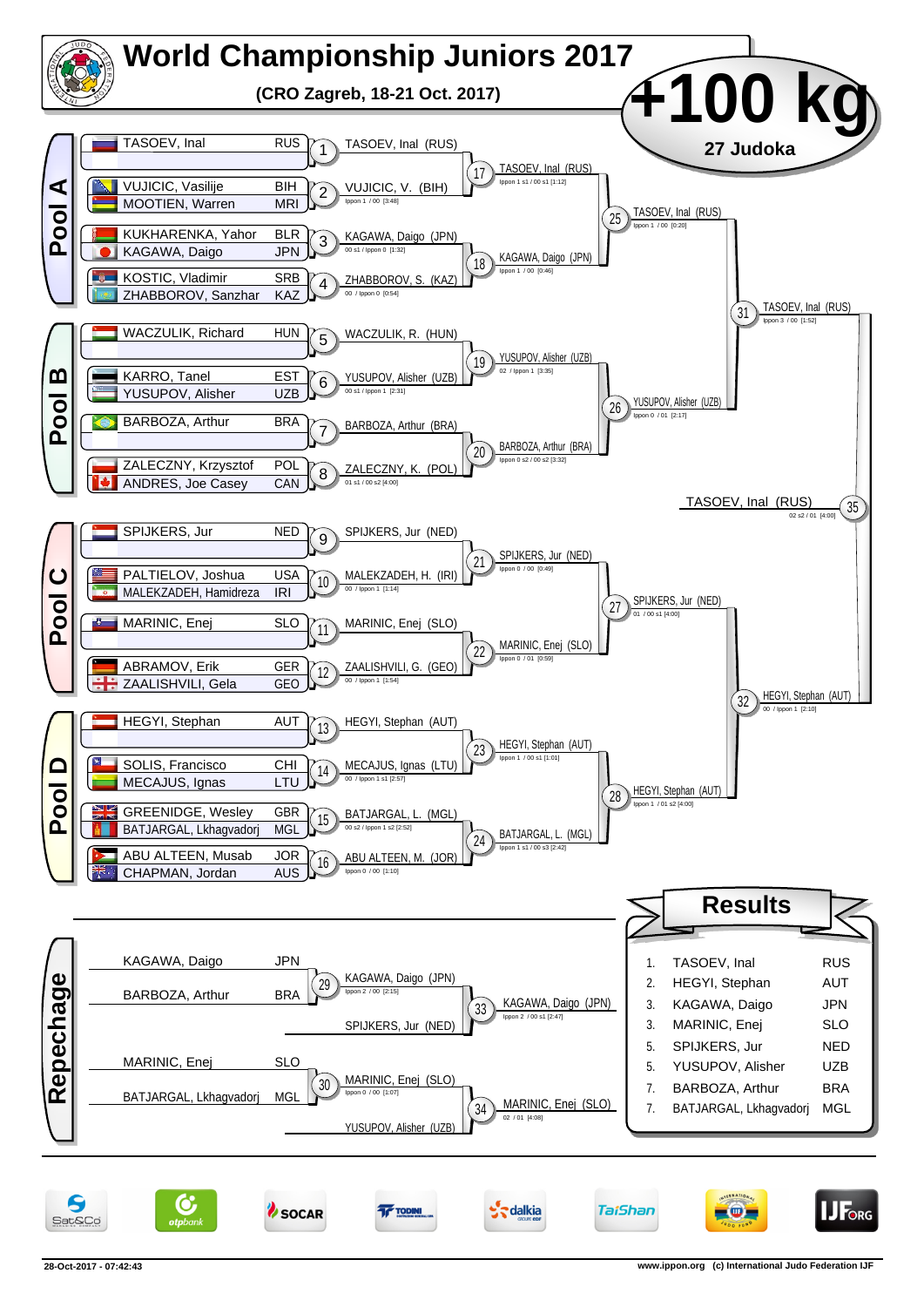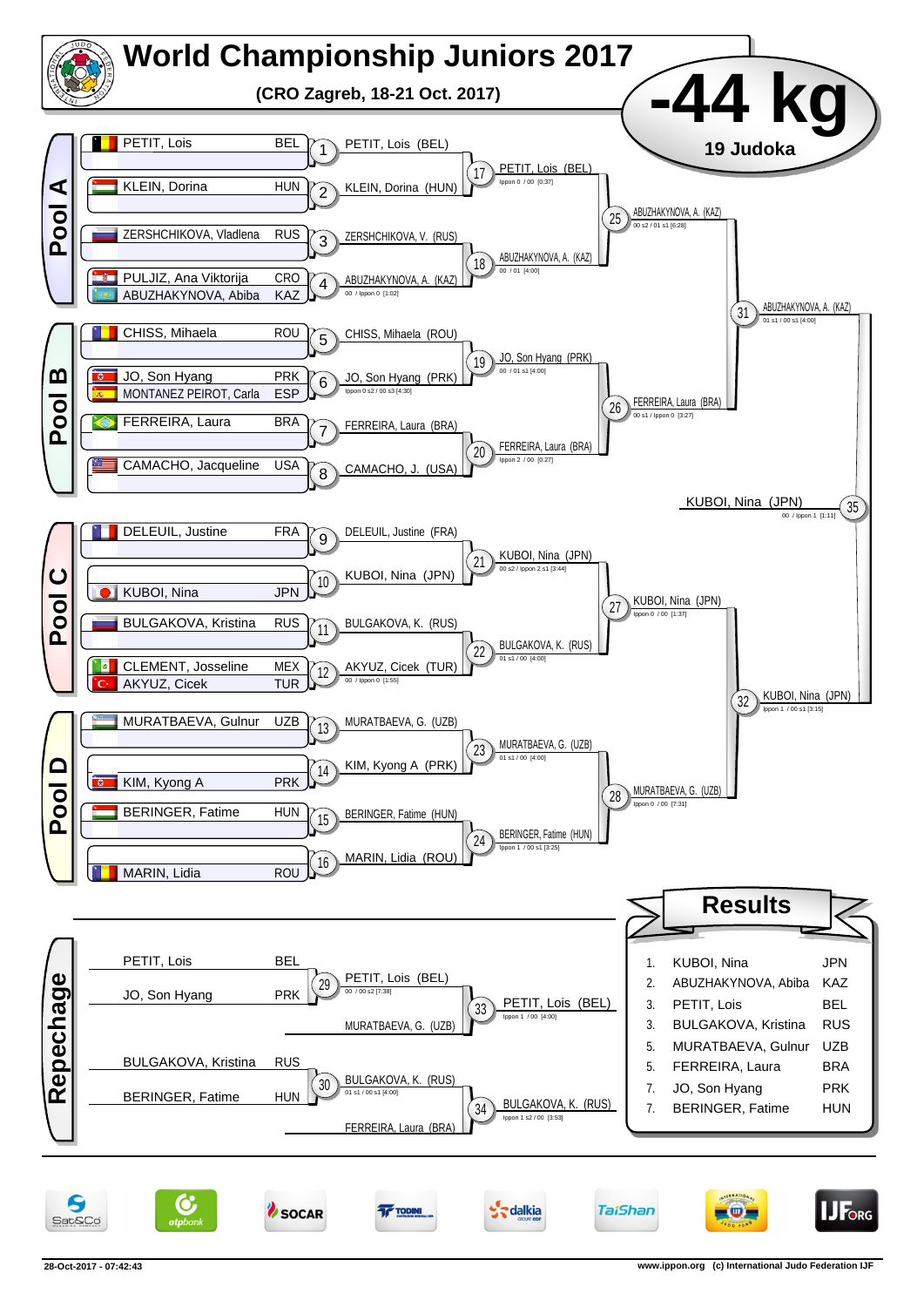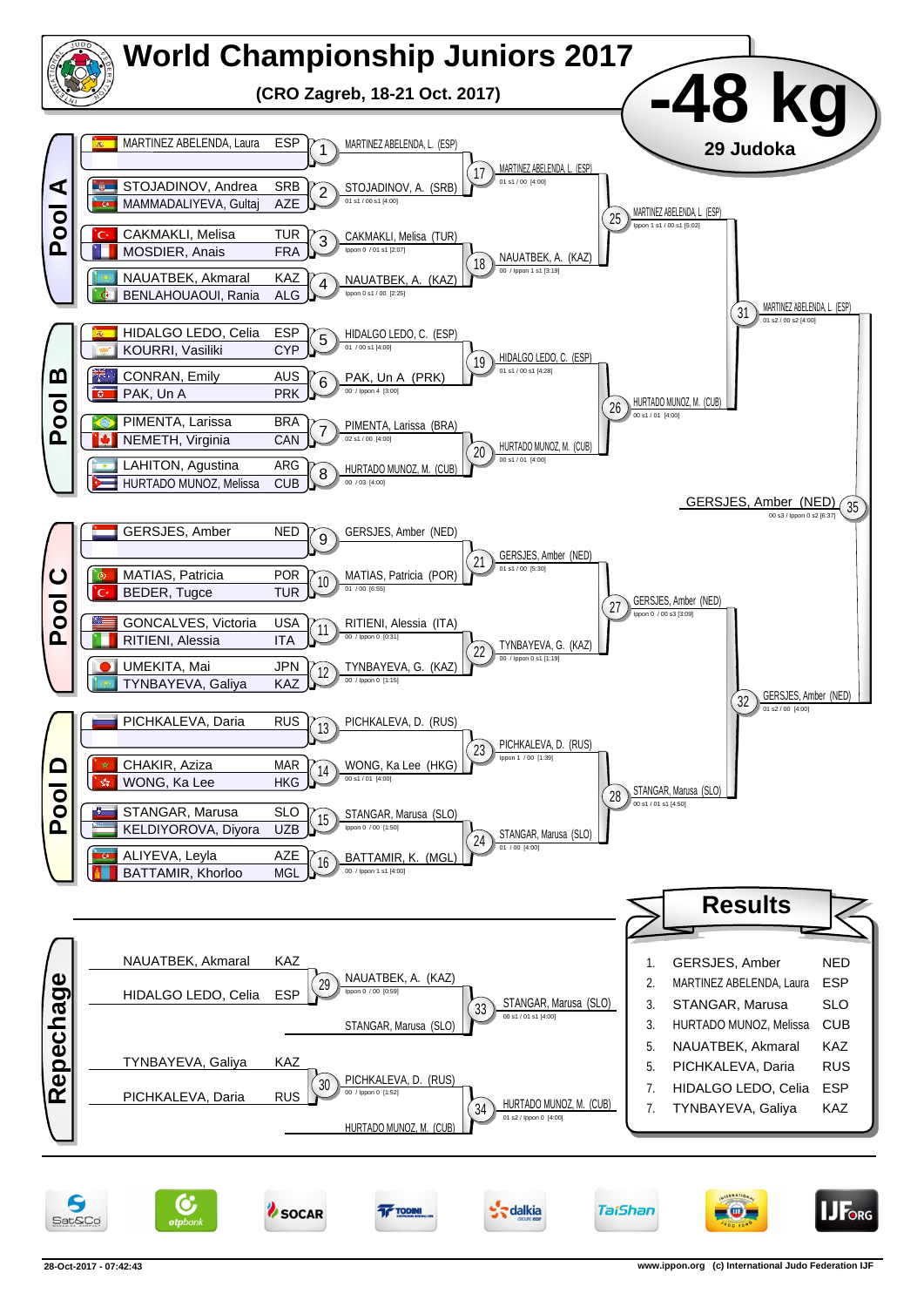

**<sup>28-</sup>Oct-2017 - 07:42:43 www.ippon.org (c) International Judo Federation IJF**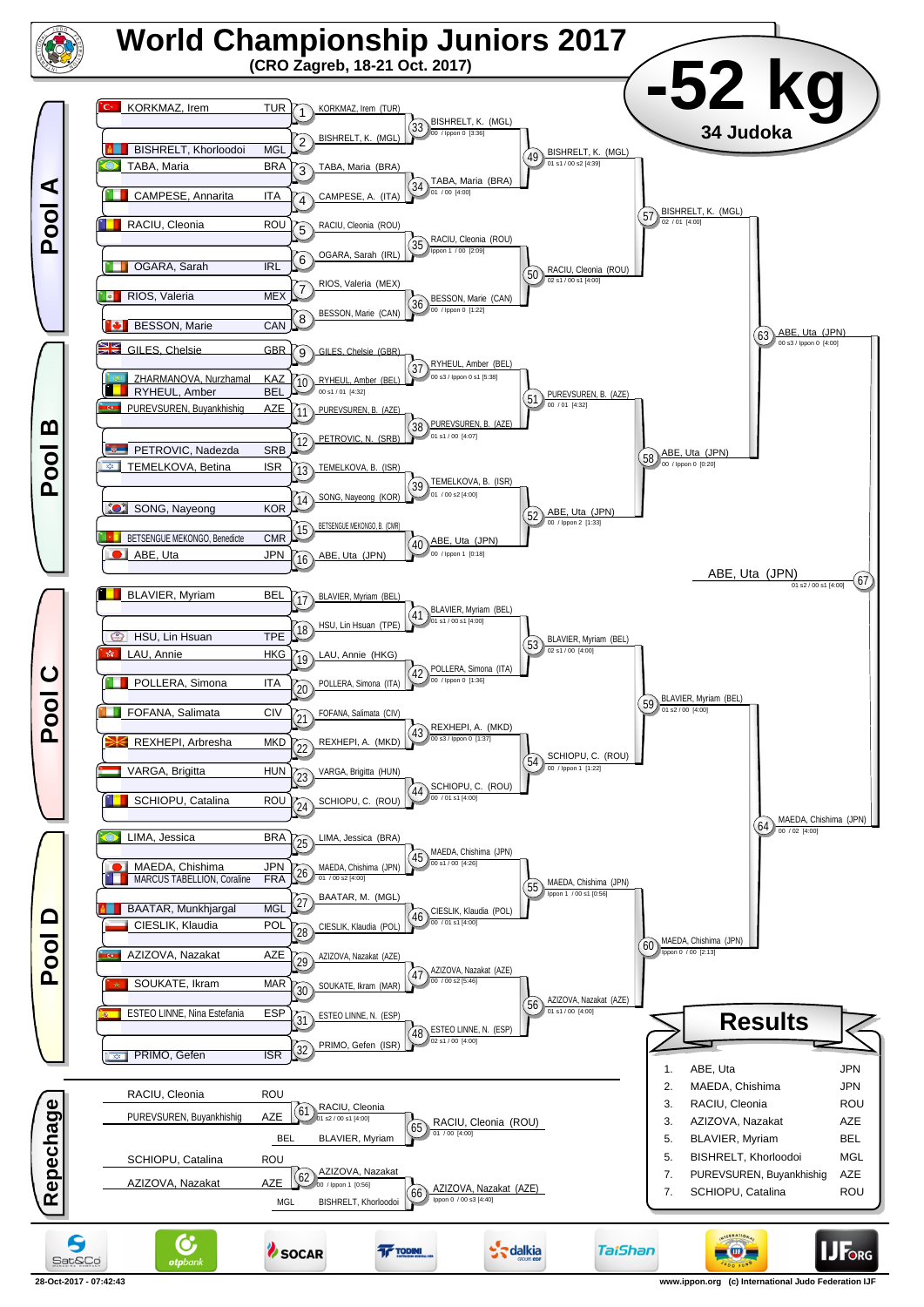

**28-Oct-2017 - 07:42:43 www.ippon.org (c) International Judo Federation IJF**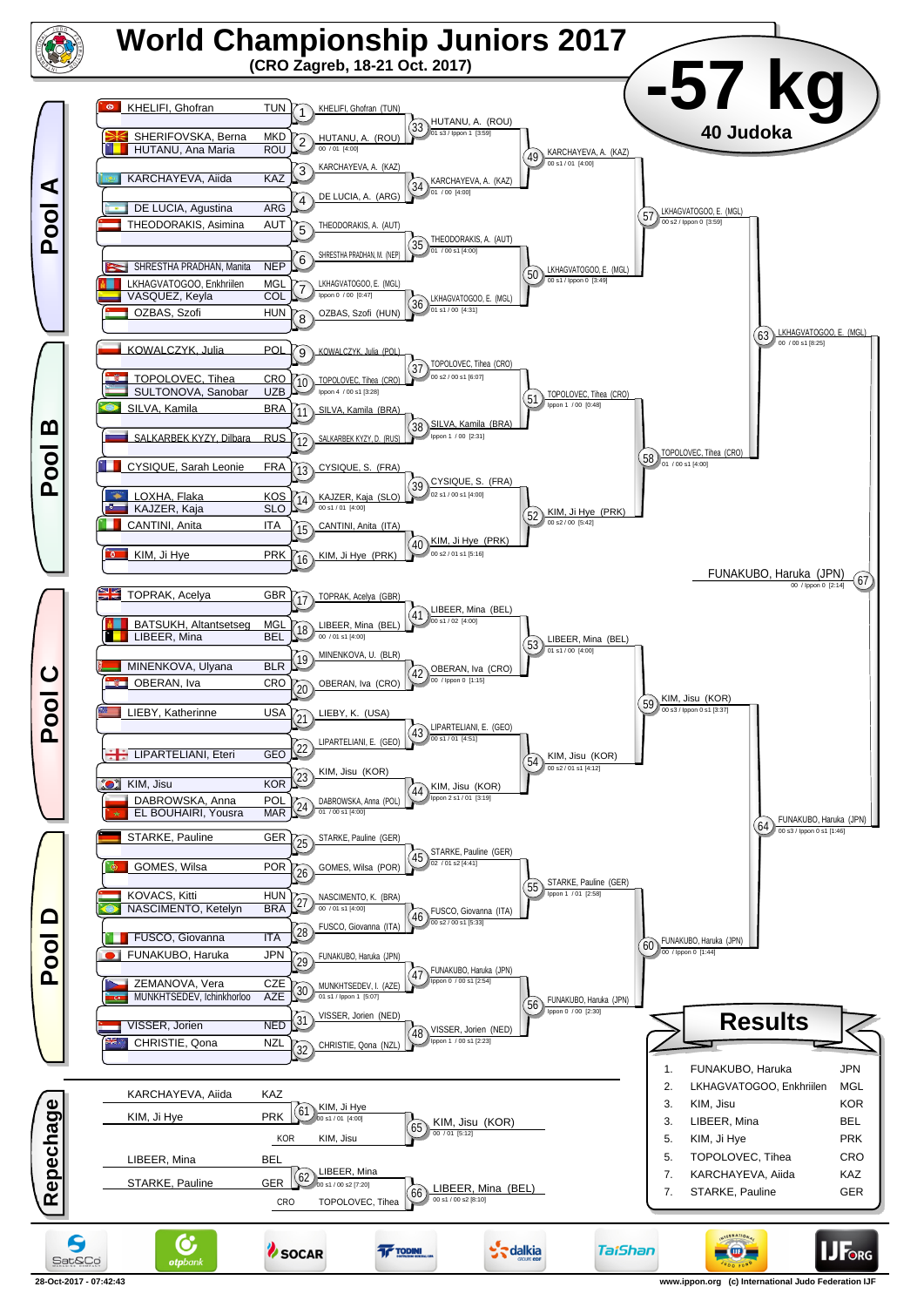

**<sup>28-</sup>Oct-2017 - 07:42:43 www.ippon.org (c) International Judo Federation IJF**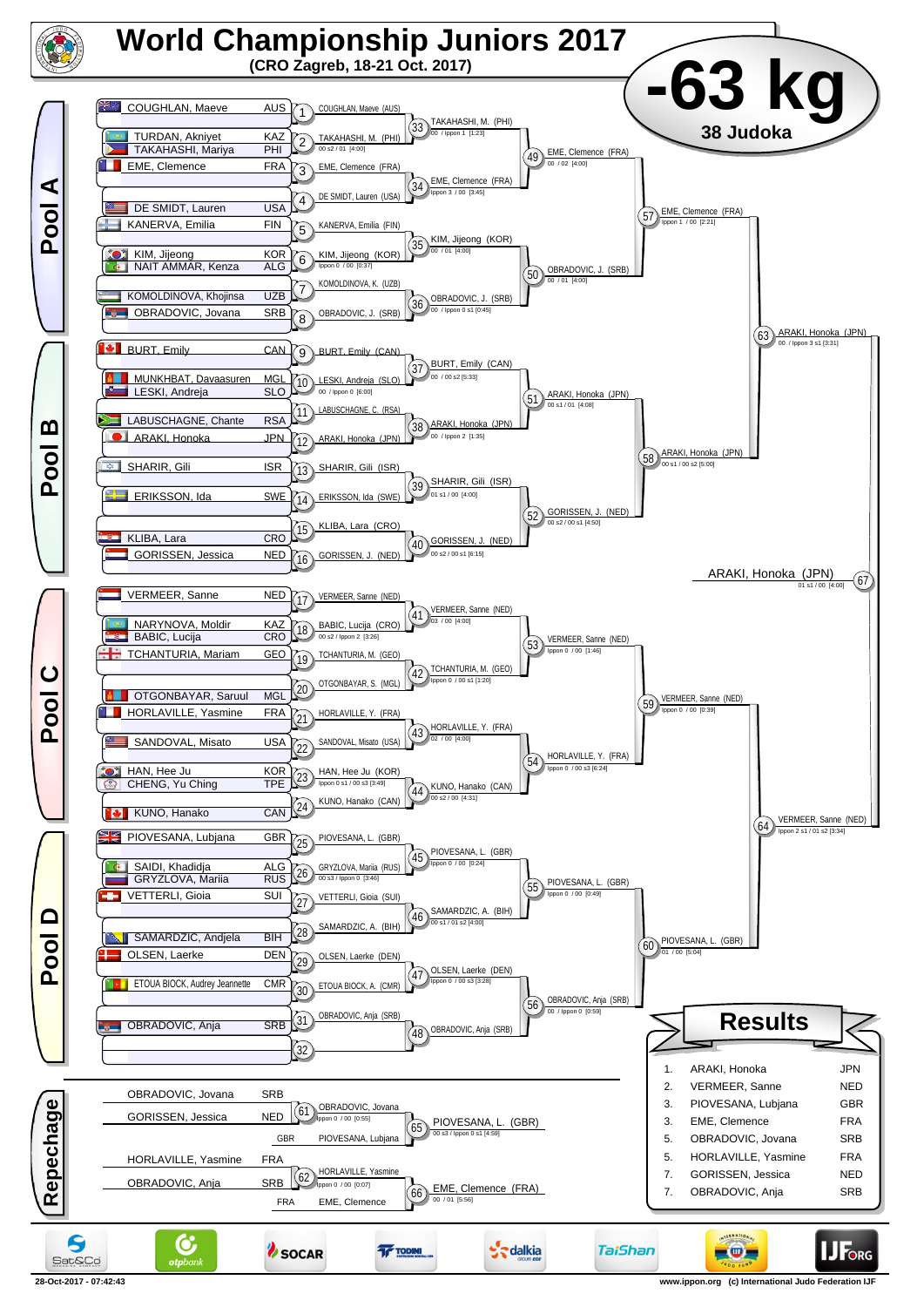

**<sup>28-</sup>Oct-2017 - 07:42:43 www.ippon.org (c) International Judo Federation IJF**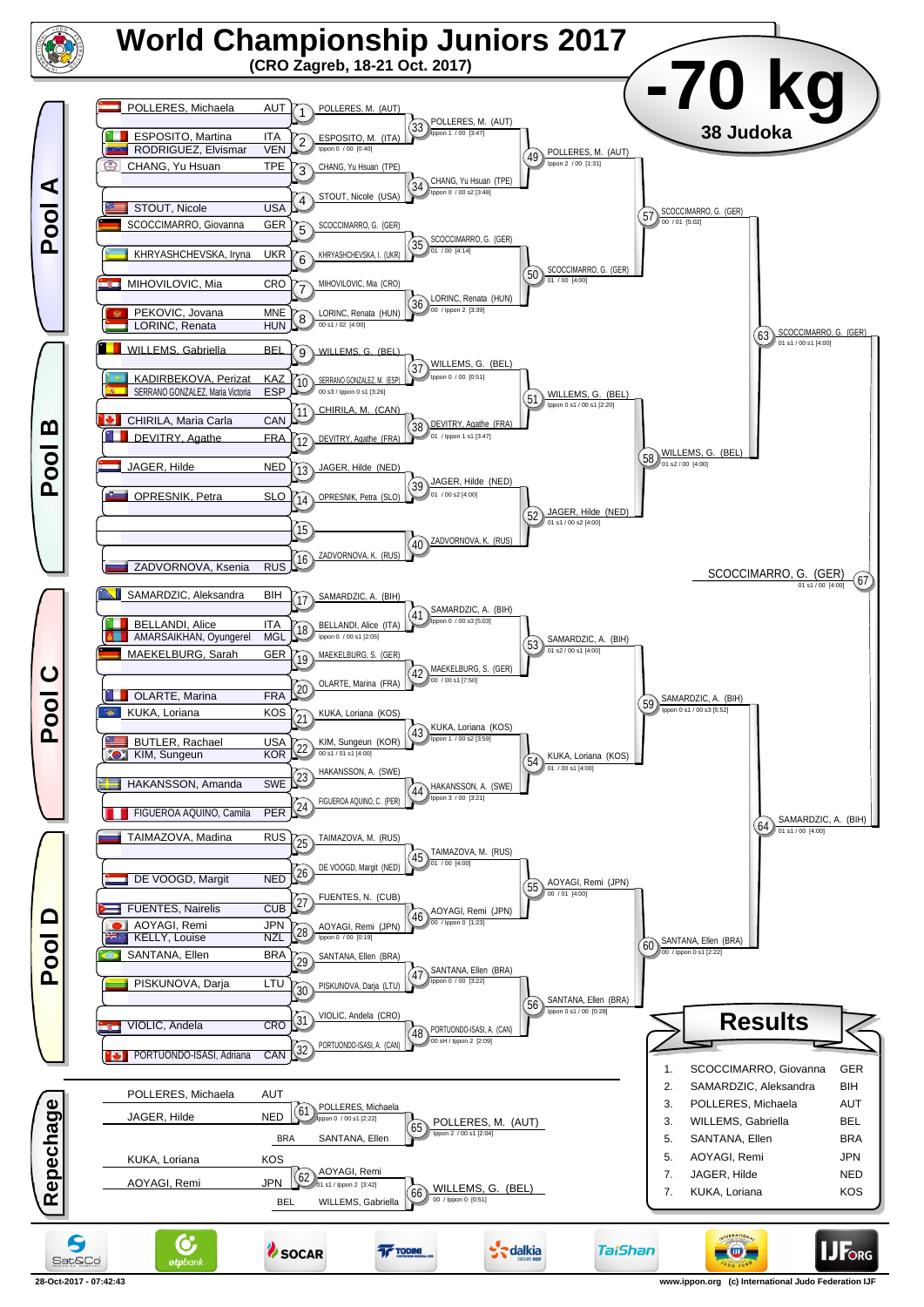